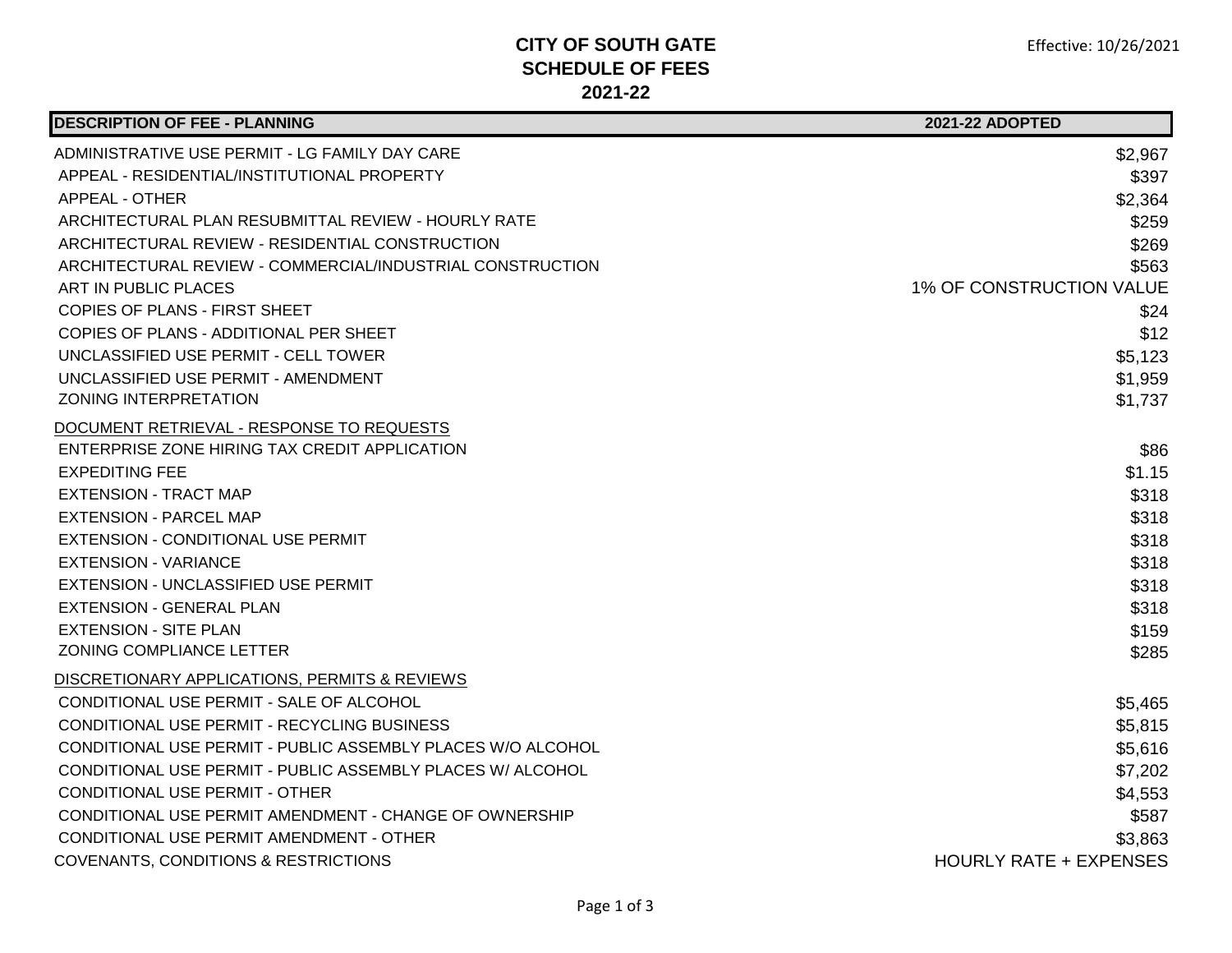## **CITY OF SOUTH GATE SCHEDULE OF FEES 2021-22**

| <b>DESCRIPTION OF FEE - PLANNING</b>                                | <b>2021-22 ADOPTED</b>                 |
|---------------------------------------------------------------------|----------------------------------------|
| DEVELOPMENT AGREEMENT                                               | <b>HOURLY RATE + EXPENSES</b>          |
| <b>GENERAL PLAN AMENDMENT</b>                                       | \$8,231                                |
| GENERAL PLAN MAINTENANCE (UPDATE TO GENERAL PLAN)                   | NEW CONSTR. PERMIT + 25%               |
| SITE PLAN AMENDMENT - PLANNING COMMISSION                           | \$4,346                                |
| SPECIFIC PLAN / SPECIFIC PLAN AMENDMENT                             | \$6,853                                |
| UNCLASSIFIED USE PERMIT - OTHER                                     | <b>HOURLY RATE + EXPENSES</b>          |
| <b>VARIANCE</b>                                                     | \$4,315                                |
| <b>ZONE CHANGE</b>                                                  | \$6,853                                |
| <b>ZONING AMENDMENT</b>                                             | \$6,853                                |
| DEPT. OF FISH & GAME - NEG. DEC.                                    | CA DEPT. OF FISH & GAME                |
| DEPT. OF FISH & GAME - MIT. NEG. DEC.                               | CA DEPT. OF FISH & GAME                |
| DEPT. OF FISH & GAME - ENVIRONMENTAL IMPACT REPORT                  | CA DEPT. OF FISH & GAME                |
| ENVIRONMENTAL ASSESSMENT                                            |                                        |
| ENVIRONMENTAL REVIEW - PRELIMINARY (SF UP TO 4 UNITS)               |                                        |
| ENVIRONMENTAL REVIEW - NEGATIVE DECLARATION                         | <b>CONSULTANT'S FEE PLUS 25% ADMIN</b> |
| ENVIRONMENTAL REVIEW - MITIGATED NEGATIVE DECLARATION               | FEE.                                   |
| ENVIRONMENTAL IMPACT REPORT                                         |                                        |
| <b>LIQUIFACTION REPORT</b>                                          |                                        |
| TECHNICAL STUDY/ANALYSIS REVIEW (PARKING, NOISE, AIR QUALITY, ETC.) |                                        |
| <b>SUBDIVISIONS</b>                                                 |                                        |
| LOT LINE ADJUSTMENT                                                 | \$4,251                                |
| TENTATIVE TRACT MAP - <= 1 ACRE                                     | \$7,241                                |
| TENTATIVE TRACT MAP - >= 1 ACRE                                     |                                        |
| <b>TENTATIVE PARCEL MAP</b>                                         | \$5,409                                |